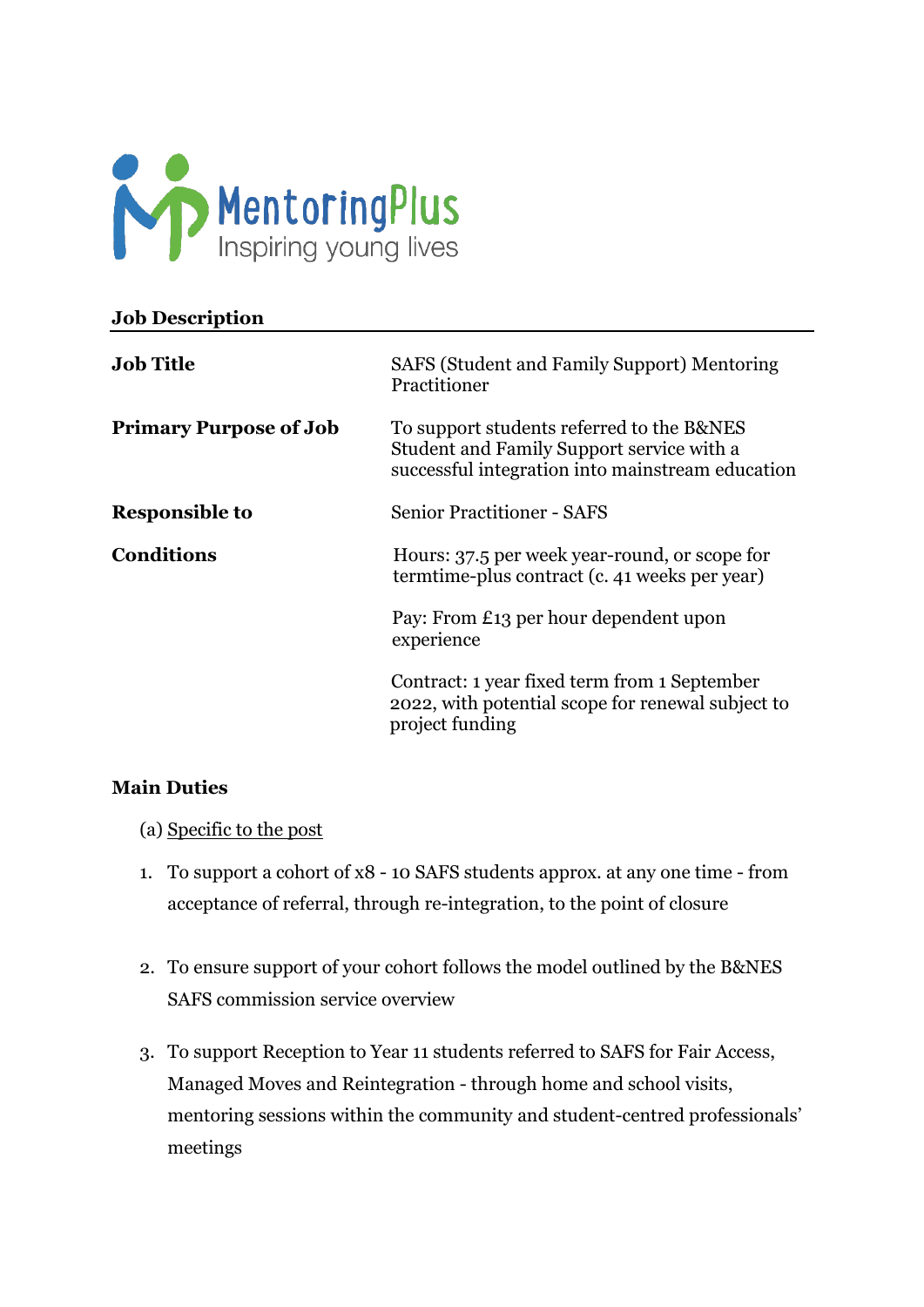- 4. To work alongside school and families of SAFS students to enable successful reintegration, offering support and challenge as required
- 5. To undertake student assessments, Thrive assessments, support planning, risk assessments, reviews and exit planning
- 6. To support SAFS students to access the wider opportunities of the charity, including our Youth Reps and other participation groups
- 7. To engage in the development and delivery of preventative work within schools, to better support students at risk of disengagement
- 8. To support Brighter Futures as required on the delivery of a professional development programme for school staff associated with SAFS
- 9. To work with a person-centred focus throughout your engagement, as the first point of contact for referred students, schools and their families
- 10. To provide accurate cohort data and evidence as required by Mentoring Plus, BANES Behaviour and Attendance panels and the SAFS commission specification
- 11. To collaborate with referrers and community partners to ensure best possible outcomes for your cohort, including our SAFS supporting partners (Brighter Futures and Bath Spa University Education Faculty)
- 12. To contribute to Early Help Offers, Thrive Assessments and Education Health Care Plan processes as requested
- 13. To model best practise and personal development, through effective use of supervision, reflective practise sessions and training workshops
- (b) General responsibilities
- 1. To promote the values, objectives and practise of Mentoring Plus always
- 2. To engage with the wider team and programme of Mentoring Plus
- 3. To understand, carry out and enforce the policies and procedures of Mentoring Plus as detailed in the Staff Handbook, with an emphasis on child safeguarding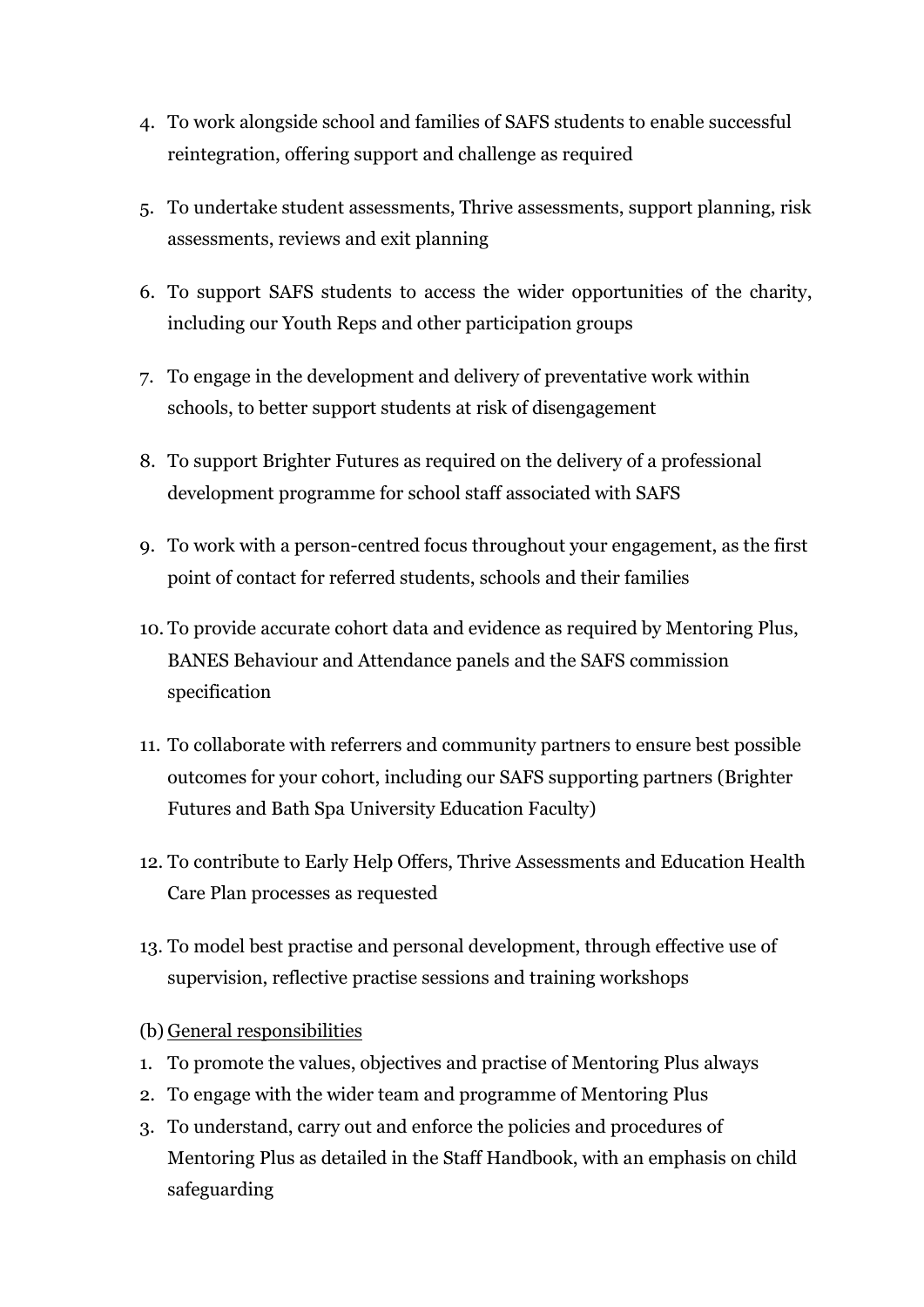- 4. To help maintain records, develop effective monitoring systems and contribute to verbal and written evaluations.
- 5. To consult and work in partnership with voluntary and statutory agencies
- 6. To promote and encourage the participation and empowerment of young people
- 7. To be present at Mentoring Plus events where possible, including out of hours (for which TOIL is taken)
- 8. To support fundraising and volunteer recruitment activity for the charity
- 9. To undertake any other duties within the scope of the role.

# **Person Specification:**

Essential (E) or Desirable (D)

# **Qualification / Training**

- 1.1 Relevant professional qualifications in youth work, education, social work or other related fields (E) **and/or** Practical training in mentoring, coaching or equivalent models of practice for empowering children & young people (E)
- 1.2 Practical training and experience in application of solution focussed practise, restorative processes, Thrive approaches and mindfulness (D)

## **Experience of:**

- 2.1 Supporting primary and / or secondary students facing significant challenges within education (E)
- 2.2 Delivering inspirational one to one interventions for primary and / or secondary school students (E)
- 2.3 Achieving positive outcomes for students through collaborating with and positively challenging school staff and families (E)
- 2.4 Undertaking student assessments, support planning, risk assessments, reviews and exit planning (D)
- 2.5 Supporting significant child protection issues (E)
- 2.6 Enabling service-user involvement and participation within an organisation (D)
- 2.7 Collaborating with community partners to improve outcomes for students (E)
- 2.8 Managing a significant cohort of diverse students (D)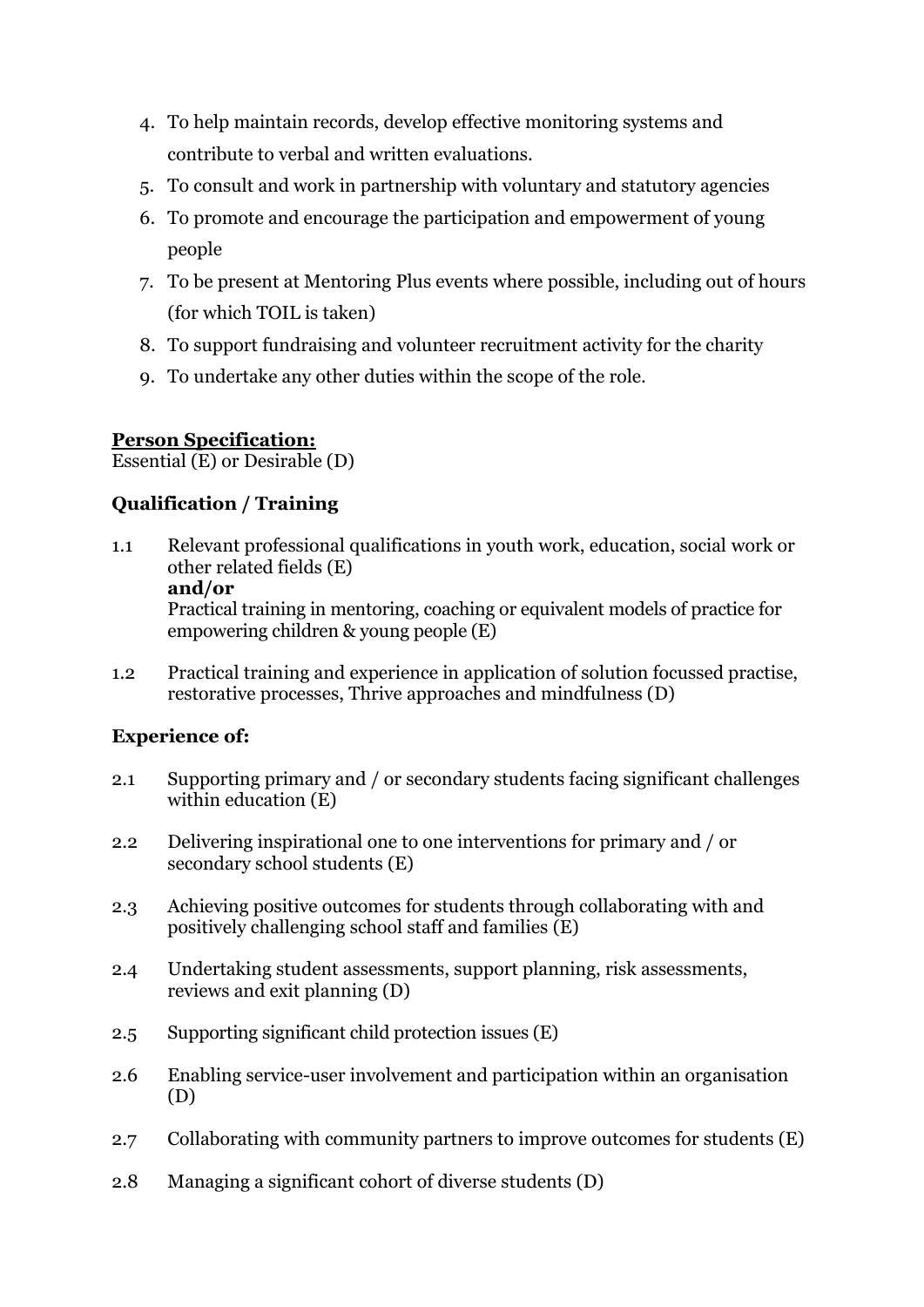2.9 Supporting students in a multi-agency processes including school reviews (D)

### **Knowledge of:**

- 3.1 Structuring one to one interventions that respond to the diverse needs and interests of students (E)
- 3.2 Needs and concerns of students experiencing a range of different risk factors and vulnerabilities (E)
- 3.3 Local community partner who could offer additional support to students facing significant challenges (D)
- 3.4 Practical knowledge of safeguarding and child protection (E)
- 3.5 Good working knowledge of using data management systems and MS Office applications (E)

### **Skills & Abilities:**

- 4.1 Ability to quickly build positive relationships both with students who are facing significant challenges, and their families and schools (E)
- 4.2 Strong written and oral communication skills (E)
- 4.3 Working on own initiative and as part of a team (E)
- 4.4 Networking with partner organisations / activity providers (E)
- 4.5 Calm and positive presence when supporting significant safeguarding issues (E)
- 4.6 Compassion and courage in challenging internal and external staff (E)

#### **Other**

- 5.1 Entitled to work permanently in the UK (E)
- 5.2 Full driving licence, own vehicle and business driving insurance, and a willingness to transport young people across B&NES (E)
- 5.3 Ability to work at least one evening a week (E)

*Safer Recruitment procedures will be followed including an enhanced DBS check and employment references taken and verified.*

*Mentoring Plus is committed to maximising inclusion irrespective of age, gender identity, sexuality, ethnicity, background, life experiences, disabilities, learning difficulties, lifestyle, beliefs etc, provided that individuals are able to meet the*